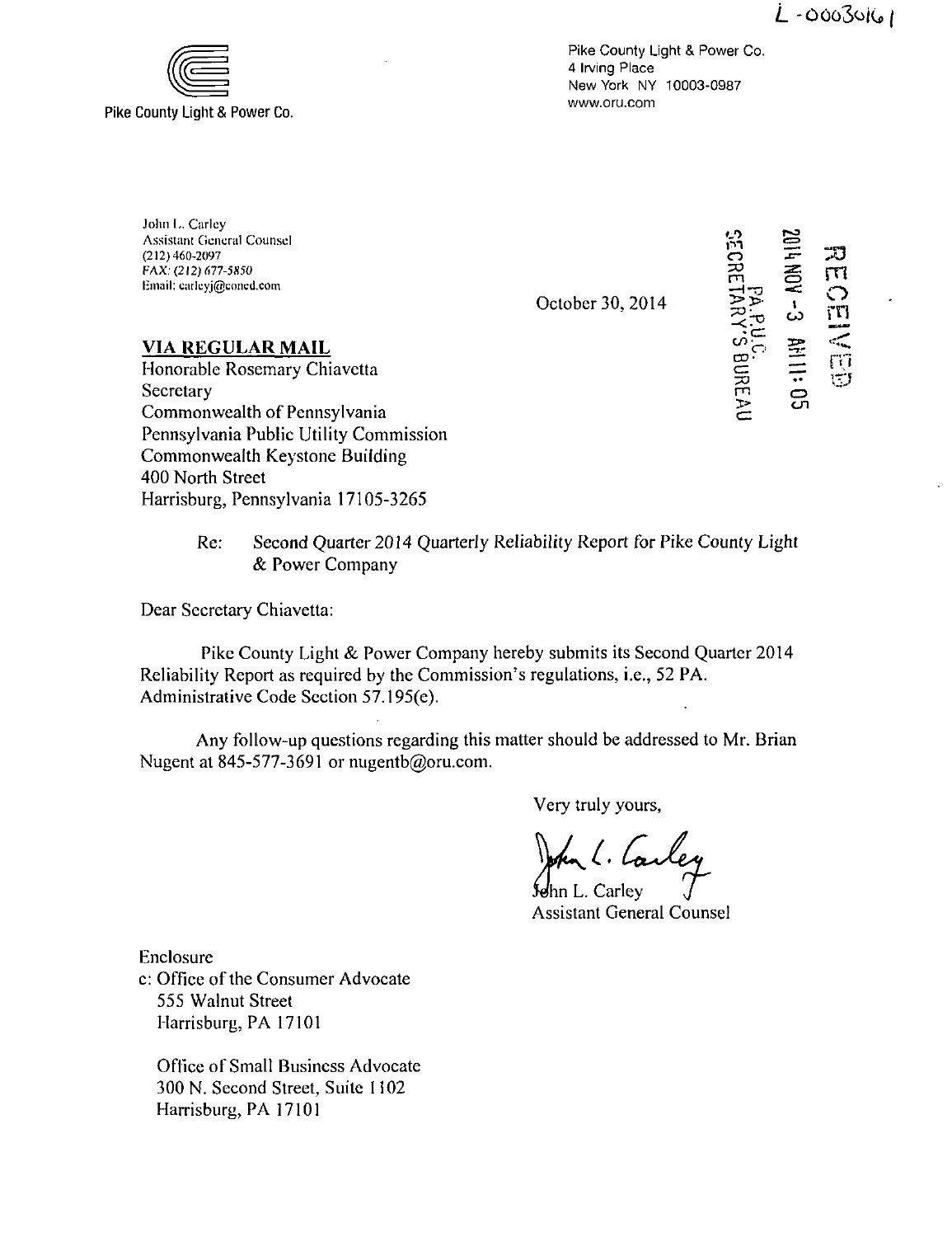# **Pike County Light & Power Company**

# **Quarterly Reliability Report**

Third Quarter 2014

 $\ddot{\phantom{a}}$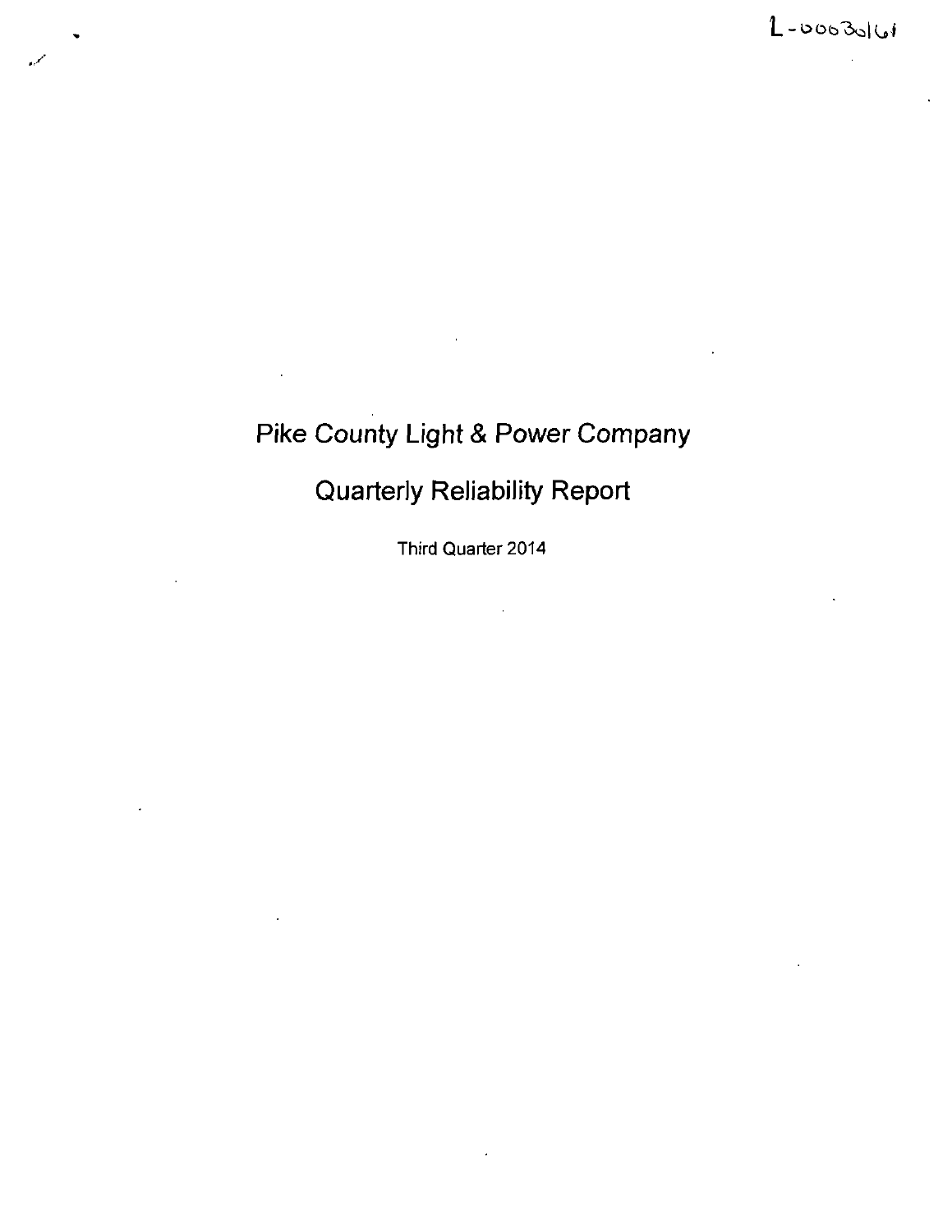§ 57.195. (e)(1) A description of each major event that occurred during the preceding quarter, including the time and duration of the event, the number of customers affected, the cause of the event and any modified procedures adopted in order to avoid or minimize the impact of similar events in the future.

### **3rd Quarter 2014 Major Events**

The Pennsylvania Public Utility Commission has approved the following four major events that occurred in the Pike County Light & Power Company ("PCL&P") service territory during the third quarter of 2014.

| Date      | <b>Time</b> | <b>Circuit</b>                       | Cause                               | <b>Duration</b><br>(minutes) | <b>Customers</b><br><b>Affected</b> | Customer<br><b>Minutes of</b><br><b>Interruptions</b> |
|-----------|-------------|--------------------------------------|-------------------------------------|------------------------------|-------------------------------------|-------------------------------------------------------|
| 7/2/2014  | 3:08 p.m.   | L7-6-34,104-1-13,<br>$104 - 3 - 13$  | <b>Lightning</b><br>Storm           | 804                          | 2,526                               | 538061                                                |
| 7/6/2014  | 4:39 p.m.   | 17-6-34                              | <b>Tree</b><br>Contact              | 157                          | 2522                                | 375933                                                |
| 8/21/2014 | 7:01 p.m.   | L7-6-34, 104-1-13,<br>$104 - 3 - 13$ | <b>Lightning</b><br>Storm           | 475                          | 4,297                               | 3,111,857                                             |
| 9/11/2014 | $6:56$ p.m. | $L7 - 6 - 34$                        | Motor<br><b>Vehicle</b><br>Accident | 1440                         | 2522                                | 375933                                                |

#### July 2 Exclusion

At approximately 3:00 p.m. on July 2, 2014 a lightning storm with winds gusting up to 28 mph entered PCL&P's service territory causing outages on circuits L7-6-34, 104-1-13 and 104-3-13. The storm lasted approximately two and a half hours.

#### July 6 Exclusion

On July 6, 2014, a clear day with winds gusting to speeds of 21 mph, a white pine branch from outside of the clearance zone was blown onto the tap wire and sensing bushing of a metering device, this caused a fault that locked out circuit L7.

#### August 21 Exclusion

At approximately 7:00 p.m. on August 21, 2014 a thunder storm with winds gusting up to 25 mph entered the PCL&P service territory causing outages on circuits L7-6-34, 104-1-13 and 104-3-13. It took over five hours for the storm to completely pass over the PCL&P service territory.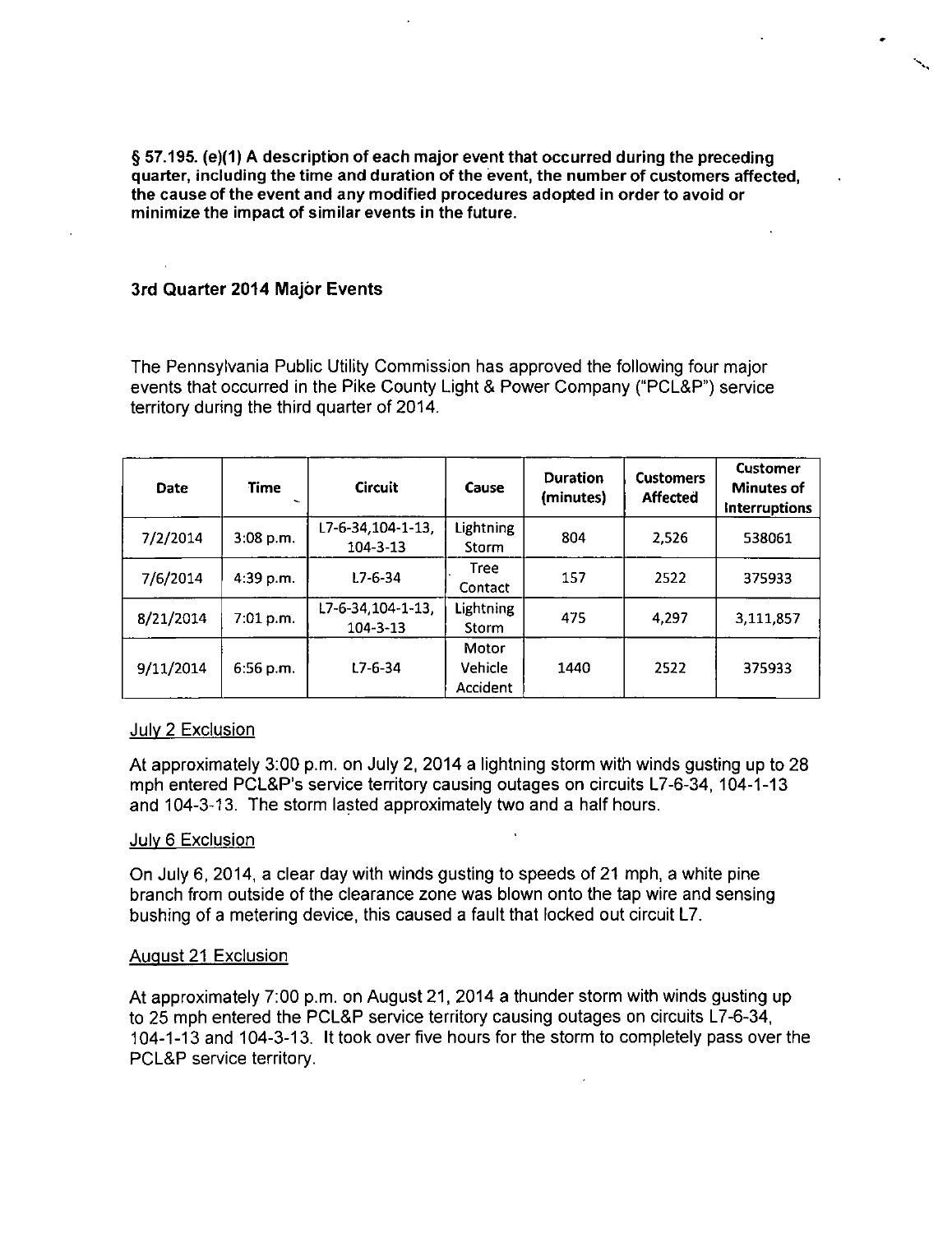# September 11 Exclusion

 $\cdot$ 

At 7:01 a.m. a motor vehicle veered off the road and struck a guy wire anchor. The guy wire was connected to a 13.2 kV distribution pole which in turn was connected via spanning guy to a 34.5 kV mainline junction pole across the street. Also connected to the 34.5 kV junction pole was a primary span and dead-end pole with a 3 phase transformer bank feeding two customers. All three of these poles were damaged in the accident.

 $\sqrt{2}$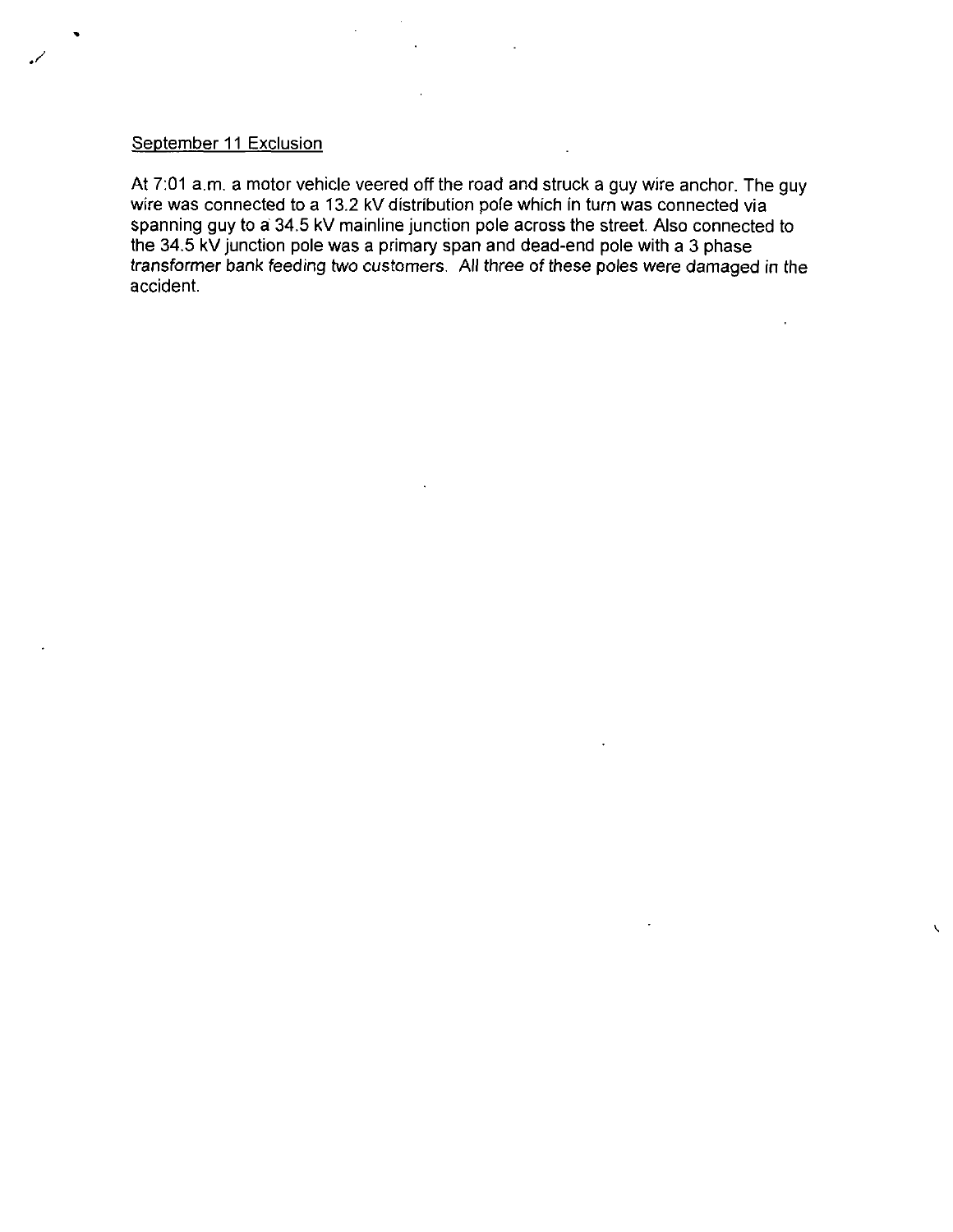| Date      | Time  | <b>Circuit</b> | Cause                           | <b>Duration</b><br>(minutes) | <b>Customers</b><br><b>Affected</b> | <b>Customer</b><br><b>Minutes of</b><br><b>Interruptions</b> |
|-----------|-------|----------------|---------------------------------|------------------------------|-------------------------------------|--------------------------------------------------------------|
| 7/19/2014 | 9:07  | $L7-6-34$      | Transformer taken<br>off line   | 97                           | $\overline{2}$                      | 194                                                          |
| 8/1/2014  | 10:09 | $L7-6-34$      | Transformer<br>Replacement      | 22                           | $\overline{2}$                      | 44                                                           |
| 8/1/2014  | 10:59 | $L7 - 6 - 34$  | Transformer<br>Replacement      | 27                           | 1                                   | 27                                                           |
| 8/14/2014 | 9:26  | $L7-6-34$      | Open transformer<br><b>Bank</b> | 363                          | 4                                   | 1452                                                         |
| 9/16/2014 | 17:51 | 104-3-13       | Transformer<br>Replacement      | 29                           | 1                                   | 29                                                           |
| 9/19/2014 | 17:10 | $L7 - 6 - 34$  | Transformer<br>Replacement      | 18                           |                                     | 18                                                           |

# **3rd Quarter 2014 Pre-Arranged Outages**

 $\ddot{\phantom{1}}$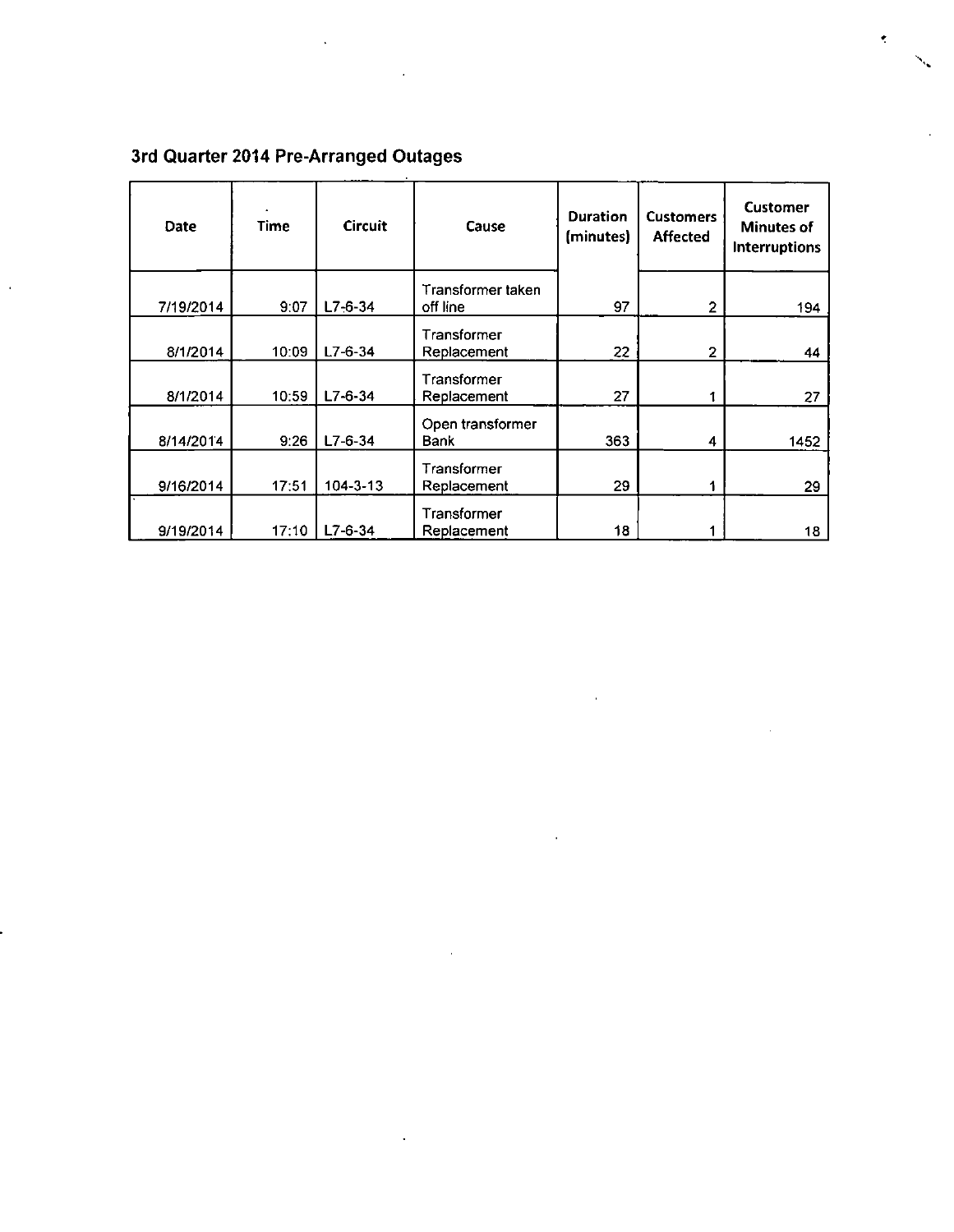**§ 57.195. (e)(2) Rolling 12-month reliability index values (SAIFI, CAIDI, SAIDI, and if**  available, MAIFI) for the EDC's service territory for the preceding quarter. The report shall **include the data used in calculating the indices, namely the average number of customers served, the number of sustained customer interruptions, the number of customers affected, and the customer minutes of interruption. If MAIFI values are provided, the report shall also include the number of customer momentary interruptions.** 

| Year | Quarter  | <b>Customers</b><br>Served | <b>Interruptions</b> | <b>Customers</b><br><b>Affected</b> | Customer<br><b>Minutes of</b><br><b>Interruptions</b> |
|------|----------|----------------------------|----------------------|-------------------------------------|-------------------------------------------------------|
| 2013 | 4th Qtr. | 4,491                      | 54                   | 5,449                               | 1,137,056                                             |
| 2014 | 1st Qtr. | 4.508                      | 53                   | 9,952                               | 1,639,489                                             |
| 2014 | 2nd Qtr. | 4,506                      | 64                   | 14,779                              | 1,975,980                                             |
| 2014 | 3rd Qtr. | 4.505                      | 64                   | 12,833                              | 1,322,527                                             |

#### **Interruption Data Rolling 12-Month Period**

### **Performance Ratios - Rolling 12-Month Data**

|                              | <b>Frequency SAIFI</b> | <b>Restoration CAIDI (min)</b> | <b>Duration SAIDI (min)</b> |
|------------------------------|------------------------|--------------------------------|-----------------------------|
| Benchmark                    | 0.61                   | 174                            | 106                         |
| Rolling 12 Month<br>Standard | 0.82                   | 235                            | 195                         |

| Year | Quarter  | <b>Frequency SAIFI</b> | Restoration<br><b>CAIDI</b> | <b>Duration SAIDI</b> |
|------|----------|------------------------|-----------------------------|-----------------------|
| 2013 | 4th Qtr. | 1.21                   | 209                         | 253                   |
| 2014 | 1st Qtr. | 2.21                   | 165                         | 364                   |
| 2014 | 2nd Qtr. | 3.28                   | 134                         | 439                   |
| 2014 | 3rd Qtr. | 2.85                   | 103                         | 294                   |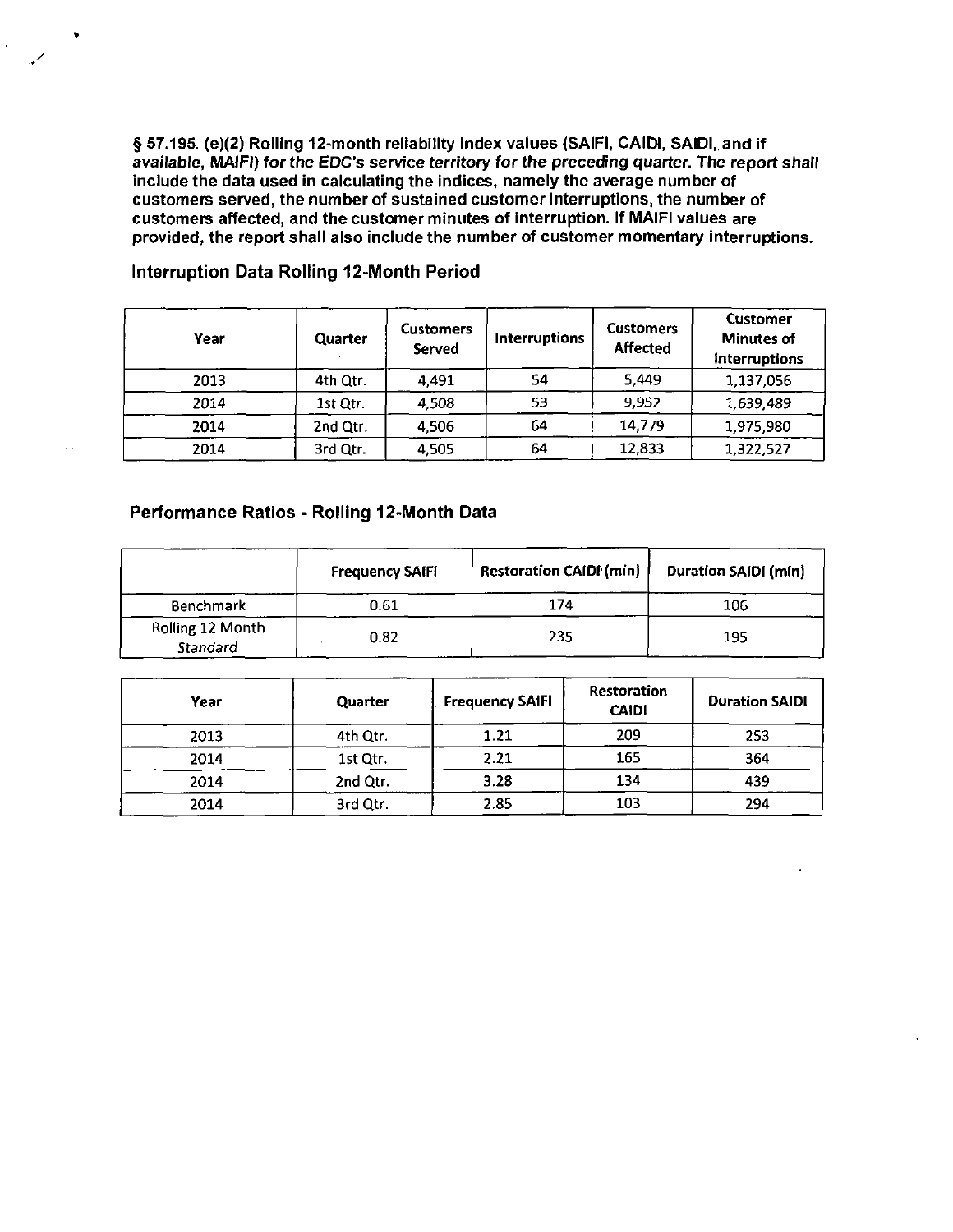**§ 57.195. (e)(5) A rolling 12-month breakdown and analysis of outage causes during the preceding quarter, including the number and percentage of service outages, the number of customers interrupted, and customer interruption minutes categorized by outage cause such as equipment failure, animal contact, tree related, and so forth. Proposed solutions to identified service problems shall be reported.** 

l,

| Cause                    | <b>Number of Interruptions</b> |            | <b>Customers Affected</b> |            | <b>Customer Minutes of</b><br>Interruption |            |
|--------------------------|--------------------------------|------------|---------------------------|------------|--------------------------------------------|------------|
|                          | 12-Month                       | % of Total | 12-Month                  | % of Total | 12-Month                                   | % of Total |
| <b>Tree Contact</b>      | 25                             | 39.1%      | 1825                      | 14.2%      | 266549.4                                   | 20.15%     |
| <b>Equipment Failure</b> | 22                             | 34.4%      | 3252                      | 25.3%      | 268992.8                                   | 20.34%     |
| Lightning                | 6                              | 9.4%       | 663                       | 5.2%       | 71602                                      | 5.41%      |
| <b>Animal Contact</b>    | 4                              | 6.3%       | 349                       | 2.7%       | 33234                                      | 2.51%      |
| Unknown / Other          | 2                              | 3.1%       | 2289                      | 17.9%      | 192251.8                                   | 14.54%     |
| Non-Comp. Accidents      | 3                              | 4.7%       | 33                        | 0.3%       | 6109                                       | 0.46%      |
| <b>Customer Problem</b>  |                                | 1.6%       | 4421                      | 34.4%      | 483565                                     | 36.56%     |
| Overload                 |                                | 1.6%       |                           | 0.0%       | 223                                        | 0.02%      |
| <b>Work Error</b>        | 0                              | $0.00\%$   | 0                         | 0.0%       | 0                                          | 0.00%      |
| <b>All Causes</b>        |                                | 64         |                           | 12,833     |                                            | 1,322,527  |